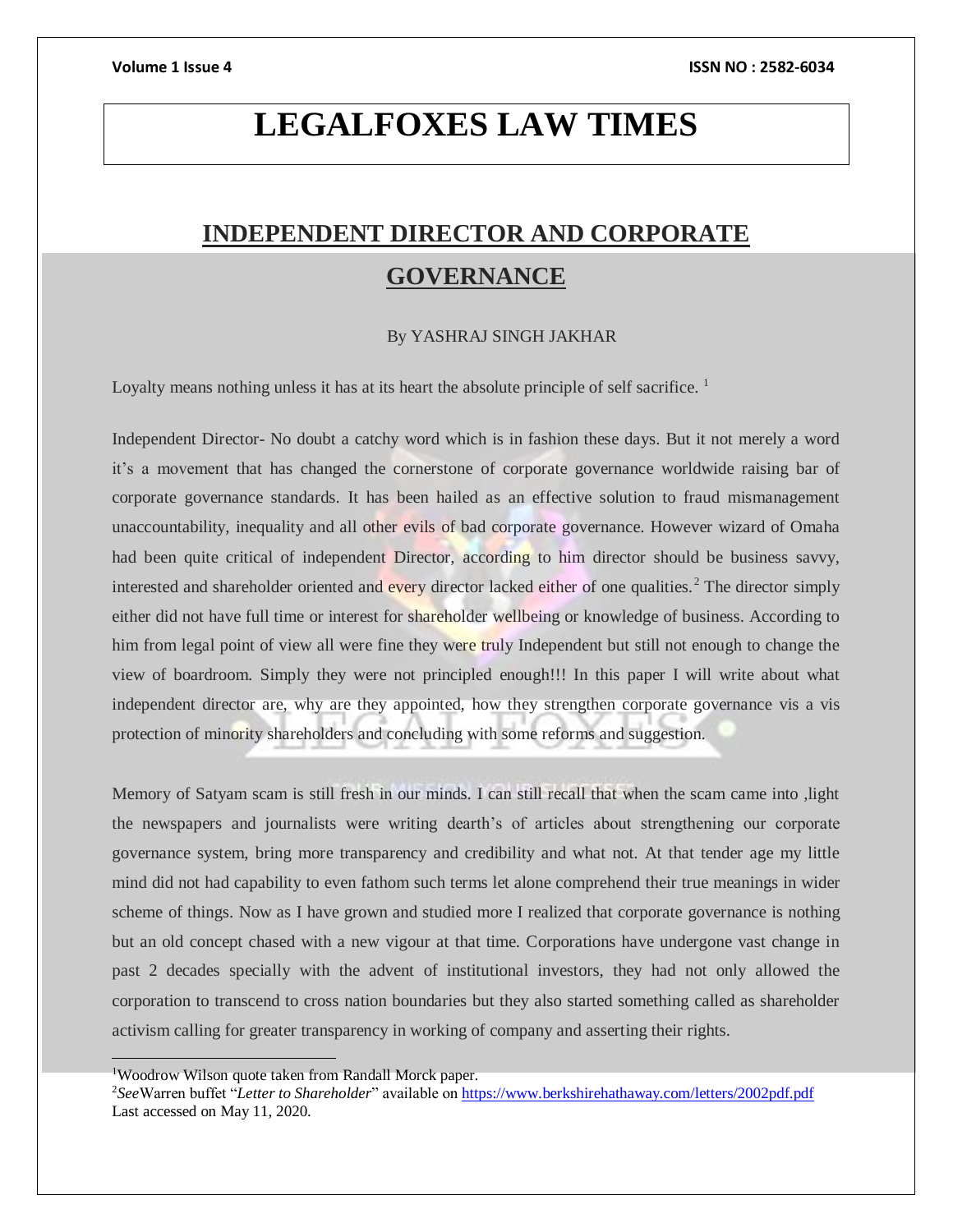Change must follow change and advent of independent director signifies this change only. It takes one step further to reduce the agency problem of minority-majority shareholder which was at first tried to achieved by separation of management and owners in company. Independent directors literally means director who are independent from company, in a way that they cannot be influenced or put under duress to work at the wiling of company. Independent director is an outsider, kind of a watchdog who keeps an eye on functioning of company and make sure that all regulatory and statutory requirement are compiled with in letter and spirit. This also boast the confidence of investors as they fell confident that an outsider a truly independent person is there to monitor the functioning of company.

# *WHAT IS AN INDEPENDENT DIRECTOR?*

Companies Act, 2013 lays out definition for independent director, according to section 149 (6) of it an independent directors means any director other than managing director or whole-time director or a nominee director.<sup>3</sup>

Section 149 (6) further lays down condition that are needed to be fulfilled before appointing any person as an independent director. These conditions are-

- 1. Section 149 (6) (a) stipulates that the person, To be appointed must be in the eyes of board a person of integrity and must possess relevant expertise and experience
- 2. Section 149  $(6)(b)$  along with 149  $(6)(c)$ stipulates that person to be appointed as independent director must not be neither promoter of a company nor must be related to director promoter or any other senior officer of company or its holding, subsidiary or associate company in any way. Section 145 (9)(d), further stipulates that he or his relatives must not have any pecuniary interest with company.
- 3. Section 149 (6)(e)further mandates that any person to be appointed independent director neither he nor any of his relatives must hold or held any of the following positions-
	- Employee or partner or proper tier of key firm which is in business with firm in any way(audit, legal, cost and company secretary firms).
	- Position of key managerial person.
	- Together with his relatives two percent or more of total voting power.

 $\overline{a}$ 

<sup>3</sup>Section 149 sub-section 6 of companies act, 2013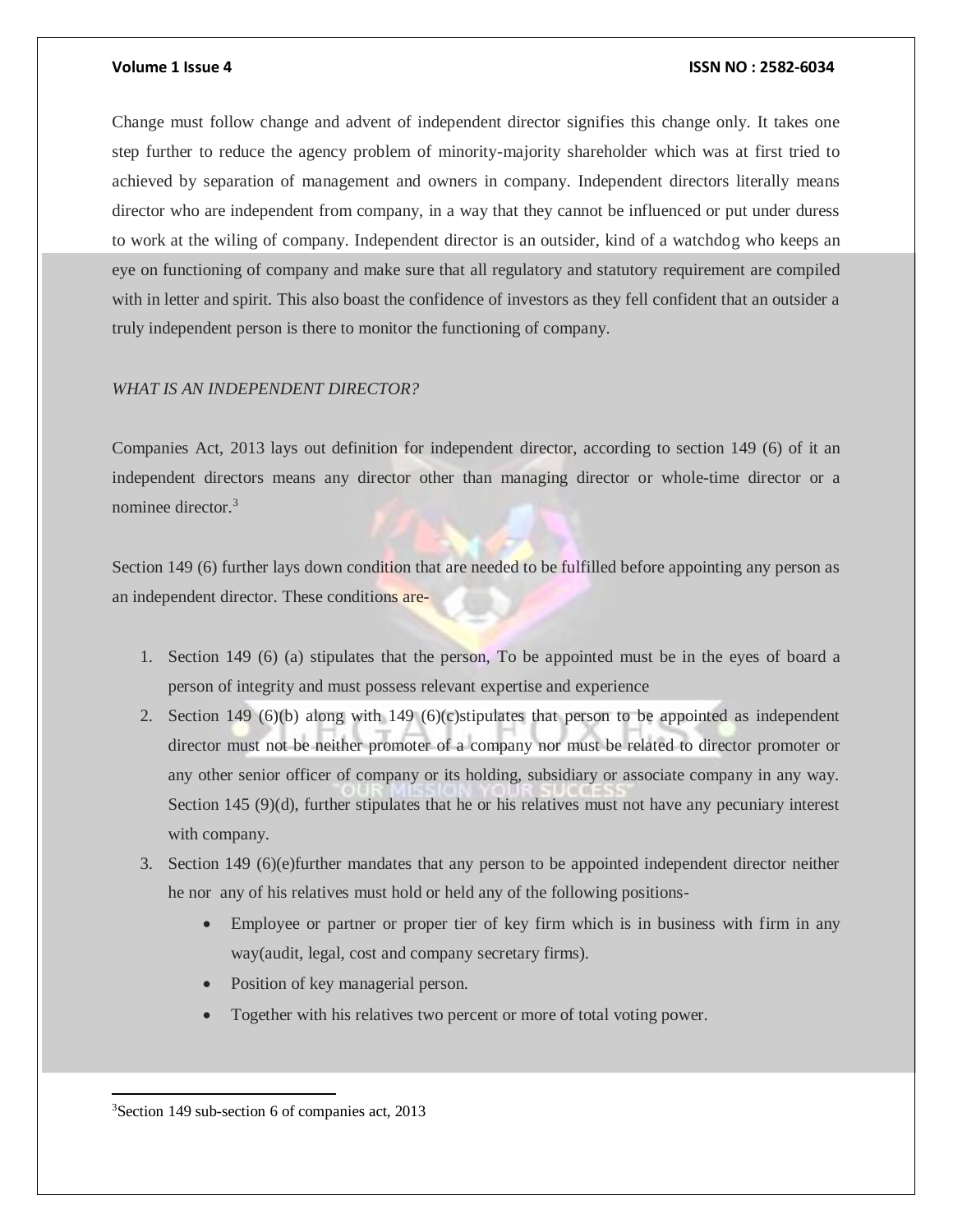Chief executive or director or NGO which receives major donation from company or which holds more than 2 percent voting rights in company<sup>4</sup>

Listing requirements mandates that every listed company should have at least one-third of number of directors as independent directors, where the chairperson is non-executive director <sup>5</sup> and if a chair person is executive director than such requirement rises up to half the size of board as per LODR regulations<sup>6</sup>and as per the Companies (Appointment and Qualification of Directors) Rules, 2014, the following types of companies must have at least *2 directors* as independent directors.<sup>7</sup>

- Public Companies with paid-up share capital of Rs. 10 crores or more.
- Public Companies with turnover of Rs. 100 crore or more.
- Public Companies with aggregate outstanding loans, debentures, and deposits, exceeding Rs. 50 crore

# *LIABILITY OF INDEPENDENT DIRECTOR*

Companies act have limited the liability of independent director as per section 149 (12) the liability of independent director is limited to "*only in respect of acts of omission or commission by a company which had occurred with his knowledge, attributable through board processes, and with his consent or where he had not acted diligently*" 8

# *ROLE IN COMMITTEE MEMBERSHIP<sup>9</sup>*

The Companies Act, 2013, provides for mandatory appointment of independent directors in following committees so as to meet the corporate governance requirements:

Nomination committee

 $\overline{a}$ 

Remuneration committee

<sup>5</sup>Section 149 sub-section 4 of companies act, 2013

<sup>8</sup>Section 149 sub-section 12 of companies act, 2013

<sup>4</sup>Section 149 sub-section 6 sub clause a,b,c,d,e of companies act, 2013

<sup>6</sup>Regulation 17 sub-regulation 1 sub-clause b of LODR regulations

<sup>7</sup>Companies (Appointment and Qualification of Directors) Rules, 2014 rule 8

<sup>9</sup>Sudhir Ranjan Bagri, "*role of independent director"* available at- [https://blog.ipleaders.in/roles-independent](https://blog.ipleaders.in/roles-independent-directors-corporate-governance/#_ftn3)[directors-corporate-governance/#\\_ftn3](https://blog.ipleaders.in/roles-independent-directors-corporate-governance/#_ftn3) (last visited on May 11, 2020)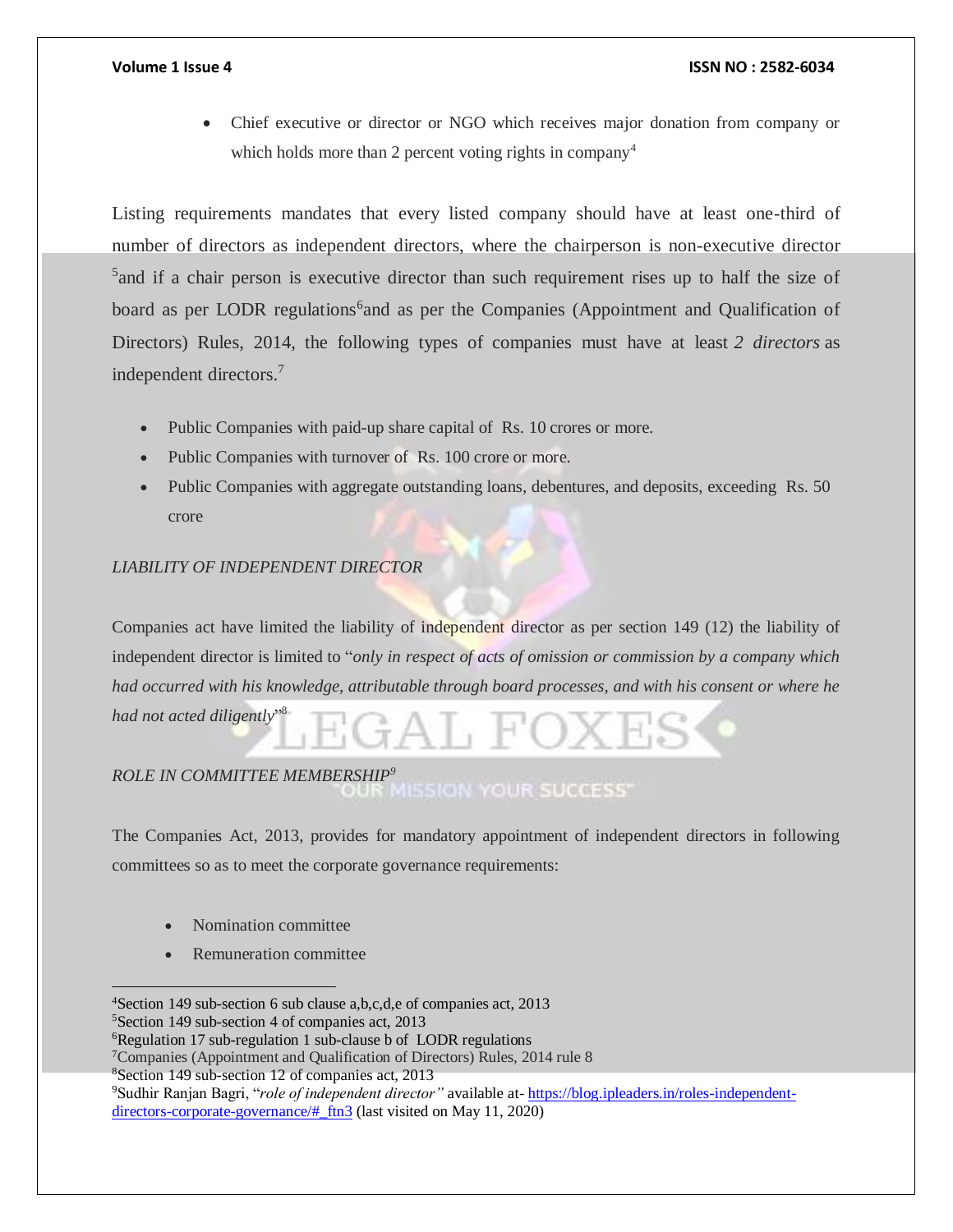- Committee related to investor relations,
- Audit committee.

# *NOMINATION AND REUMNERATION*

Although independent directors are required to be elected by shareholder. Companies act, 2013 introduces a mandatory appointment of nomination and remuneration committee for appointment of all director including independent director. Such committee must compromise of majority of independent director.<sup>10</sup>Appointment of nomination and remuneration committee brings greater transparency in the appointment of independent director and bring more credibility to the whole process.

# *INDEPENDENT DIRECTORS AND CORPORATE GOVERNANCE*

At first we need to define and increase our understanding of corporate governance to see that how independent director not only fits in but facilitates corporate governance. There is no universally accepted definition of corporate governance. everyone has their own understanding, even I have my own understanding. If someone asks me what is corporate governance, My reply would be that it is way of governing, more of steering the company in direction which not only, maximises the profits but also takes care of all its stakeholder including shareholders, managers, contractor and even society in which it operates with a greater transparency and high ethical integrity. But who am I to speak of such big things so I will elucidate below some more popular and generally accepted definition of corporate governance so that you can get a complete picture of what is all the fuss about.

> **AISSION YOUR SUCCESS**  $0.16$

- 1. Corporate governance deals with the ways in which suppliers of finance to corporations assure themselves of getting a return on their investment"<sup>11</sup>
- 2. "Corporate governance which can be defined narrowly as the relationship of a company to its shareholders or, more broadly, as its relationship to society -....", <sup>12</sup>

<sup>10</sup>Section 178 sub-section 1 of companies act, 2013 <sup>11</sup>The Journal of Finance, Shleifer and Vishny [1997, page 737].

 $\overline{a}$ 

<sup>12</sup>Wolfensohn, president of the Word bank, as quoted by an article in Financial Times, June 21, 1999.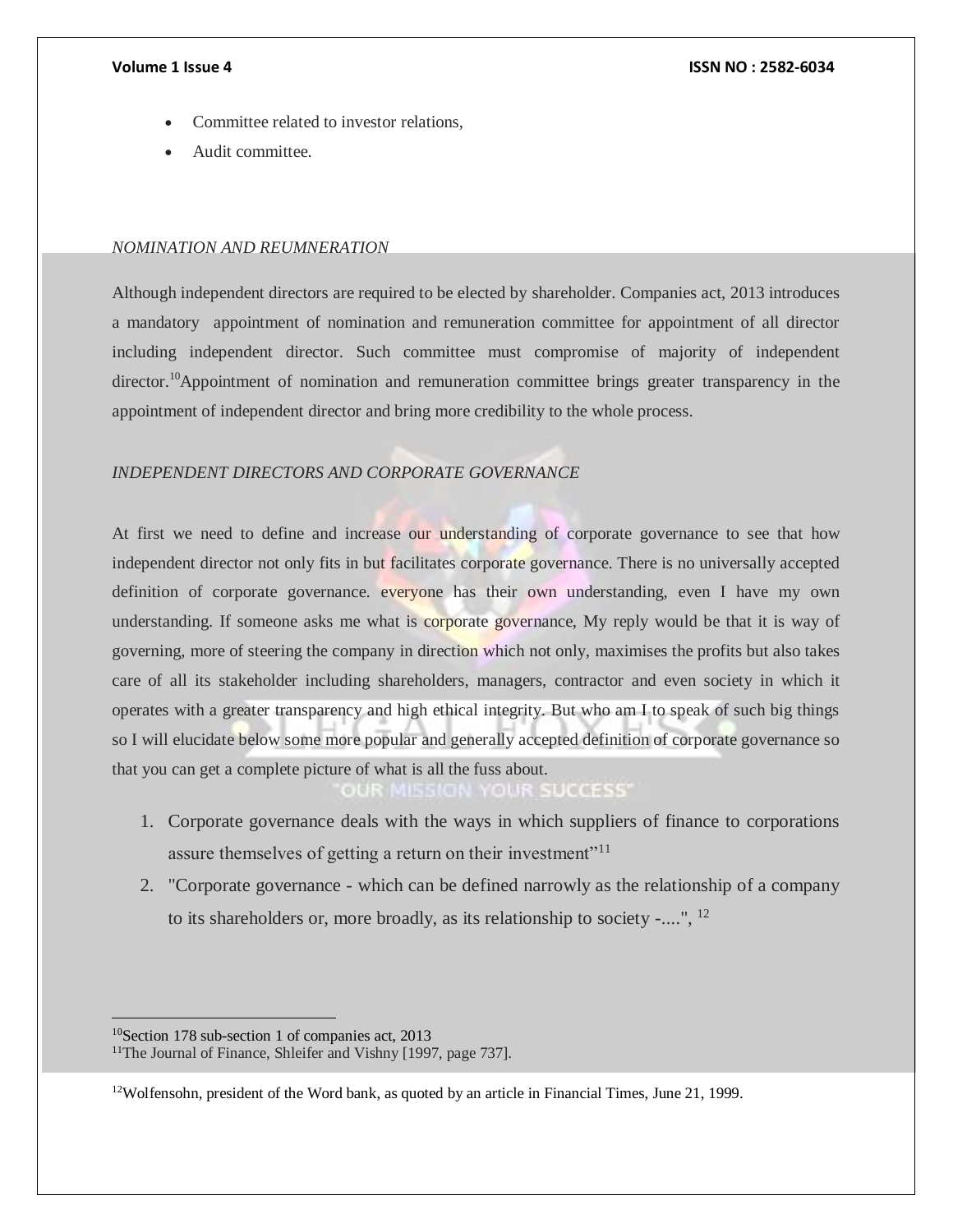$\overline{a}$ 

### **Volume 1 Issue 4 ISSN NO : 2582-6034**

So how do independent directors strengthen the corporate governance? Well independent directors provide positive criticism in the policy decision and company strategies. They hold management accountable for their actions and as they lack affiliation toward anyone they do not act out of prejudice and fulfill their task efficiently. If one look at the schedule IV of the companies act which lays down role of independent directors. One will find that the act envisages significant function for independent directors such as safeguarding interest of minority shareholder, analysing performance of management, harmonizing conflicting interest of stakeholders, mediating in conflict between management and shareholder etc. these all functions point towards strengthening corporate governance.<sup>13</sup>

Companies act no doubt limits the liability of independent director but, it does not make director completely free from their liability. An independent director is held equally liable if they do not take action against the wrong decision taken in his knowledge as upheld by Hon'ble supreme court in Municipality of Bhiwandi & Nizampur v. Kailas Sizing Works in which court has observed that "the authority is not acting honestly where an authority has a suspicion that there is something wrong and does not make further enquiries. Being aware of possible harm to others, and action in spite thereof, is acting with reckless disregard of consequences. It was worse than negligence, for negligent action is that, the consequences of which the law presumes to be present in the mind of the negligent person, whether actually it was there or not."<sup>14</sup>

# *A FULLPROOF STRATEGY OR JUST ANOTHER COPIED MINDLESS REQUIREMENT?*

Adam smith in as early as 1777 talks that that self interest lies behind the motivation of proliferation of business. But sometimes gre ed and overzealousness brings out the worst of men.<sup>15</sup>

Randall Morckin his paper on *Independent Directors and Behavioral Finance in Corporate Governance*  talks about how misplaced loyalties lied at the heart of some of the most infamous scandals of corporate governors- where the directors slept through their duties toward shareholders and obedience towards law due to their loyalty to the overzealous company executive officers.<sup>16</sup>These directors could have easily prevented some of the biggest corporate scams such as Enron, Hollinger, WorldCom and even our own Satyam scam.

<sup>15</sup>*See*Adam Smith in *An Inquiry into the Nature and Causes of the Wealth of Nations* (1776) <sup>16</sup>*See* Randall Morck, *Behavioral Finance in Corporate Governance*: *Independent Directors & Non-Executive Chairs*, May, 2004, available at http://www.economics.harvard.edu/pub/ hier/2004/HIER2037.pdf (Last visited on May 11 , 2020).

<sup>13</sup>Schedule IV of companies act, 2013 <sup>14</sup>*See* Municipality Of Bhiwandi And ... vs M/S. Kailash Sizing Works 1975 AIR 529, 1975 SCR (2) 123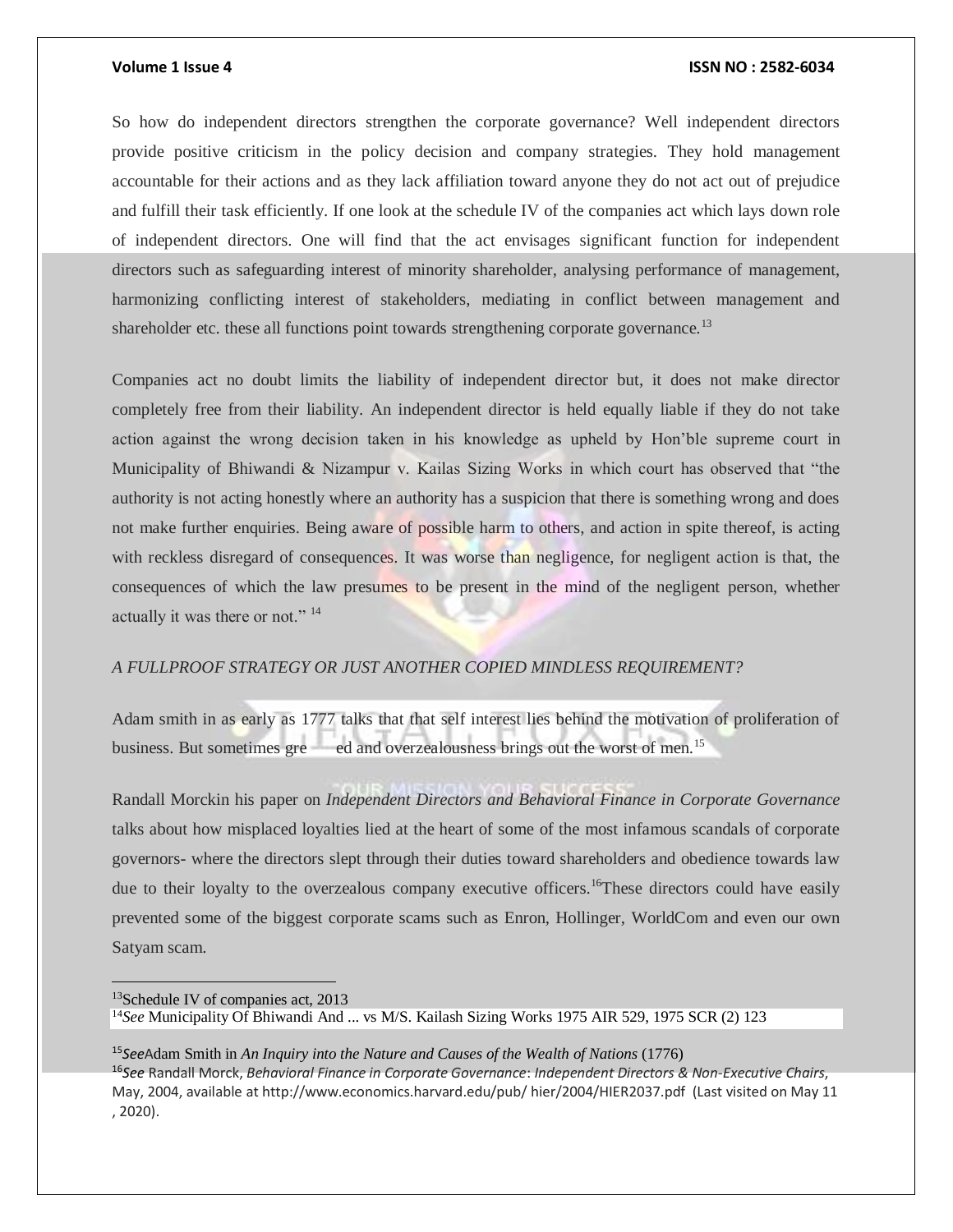Now coming back to our parodica lSatyam scam. At the time when Satyam scan came into light Satyam Softwares had won many awards. It boasted of its corporate governance standard highest in India with composition of board that was unheard at that time in Indian corporate scenario compromising largely of independent, distinguished and reputable fellows. Satyam complied with not only Clause 49 of SEBI listing requirement but also with sarbenes-oxley act ( as it was also listed in NYSE). It also had got its financial statement audited by "big four audit" firm. Nevertheless the scam occurred. The confession letter of the promoter and then chairman concedsthat ""[n]one of the board members, past or present, had any knowledge of the situation in which the company is placed."<sup>17</sup>This clearly brings out the flaw in the system and points that simply ideas and method from outside cannot be transplanted here to get desired effect. One big reason cab be our corporate scenario, which is very different compared to west so it is logical that will require different strategies to bell the cat.

# *INDIAN SCENARIO*

Indian corporate scenario is very different. Whereas in west the big names are Google Facebook, Apple here the big names are Tata, Birla, Bharti, Reliance which brings out the major contrasting point between west and us is that almost all major business are family owned in India. Over 75 percent of listed companies are family owned. And it is natural that the family members of these family owned business will like to run the company with tight control without relinquishing any power to others after all it is their hard worked business that they have scaled to such heights. It also natural that they will keep their interest at paramount even ahead of companies interest and this is where problem starts. Normally the interest of company and promoter coincides with each other, but interesting developments happen when they are in contrast to each other. These family member do not like to reveal much information outsider including independent director to whom they consider of ceremonial post. It becomes increasingly difficult for independent director to keep accountability and transparency in check where are very few board meeting in year and it also makes it increasingly difficult for them to comprehend many diverse and difficult issue surrounding these conglomerates.

A recent study by AT Kearney, AZB & Partners and Hunt revealed that around 90 per cent of the companies they surveyed appointed independent directors using referrals from the CEO or Chairman.

<sup>17</sup> *See* Confession letter of Chairperson of Satyam Softwares available at [https://timesofindia.indiatimes.com/business/india-business/Full-text-of-Rajus-resignation-letter-to-the-](https://timesofindia.indiatimes.com/business/india-business/Full-text-of-Rajus-resignation-letter-to-the-Board/articleshow/3946538.cms)[Board/articleshow/3946538.cms](https://timesofindia.indiatimes.com/business/india-business/Full-text-of-Rajus-resignation-letter-to-the-Board/articleshow/3946538.cms) (last visited on May 11, 2020)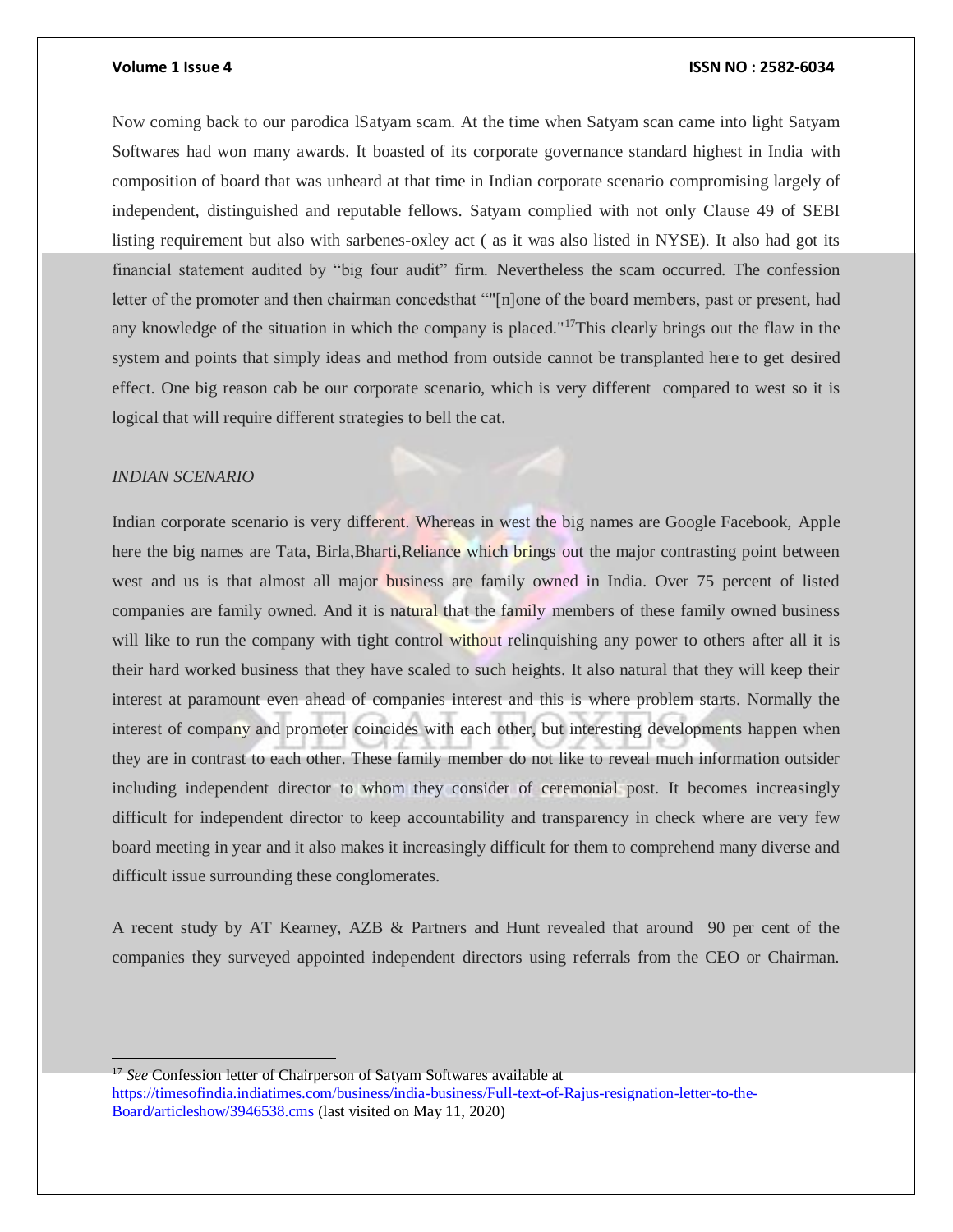The result is obvious director appointed are more of flexible and cooperative nature rather than principled or rigorous one.<sup>18</sup>

All this is in striking contrast with the more efficient western enterprises where independent directors are viewed as partners of management and as "outside guardians", whose job is to make sure that the management stays focused on delivering shareholder value.<sup>19</sup>

# *INDEPENDNET DIRECTOR AND MINORITY SHAREHOLDER*

It can be said without any iota of doubt that independent director can play a more important role and useful role in the functioning the board if they ensure protection of the interest of minority shareholders. Minority shareholders are predominantly retail shareholder who had parked their saving in such companies in hope for a good return. By protecting the interest of these shareholder, by making sure that company does not take any action decision that will adversely effect value of the company such as fraudulent representation, malice acquisition etc. and thus making minority shareholder loose on their investment, the independent director are essentially fulfilling the task they are supposed to do.

# *SCOPE FOR REFORMS AND SUGGESTIONS*

 $\overline{a}$ 

To do away with shortcoming of independent director system some radical changes are required to be brought which will increase overall transparency and credibility of infamous Indian corporate scenario. One of the such radical suggestion is that SEBI should completely take away with companies nominating the independent director instead of that it or one of its agency should take task if nominating, appointing, training, compensating all the independent directors. This would ensure that appointed director are truly independent and are well versed with their task. Second suggestion will be that independent director must involve themselves more with functioning of company so that they can comprehend the nature of issue that surround company and facilitate positive criticism otherwise they will remain ceremonial figures

18*See*Study by AT Kearney, AZB & partners and HUNT available a[t http://www.hunt](http://www.hunt-partners.com/displays/uploaded/File/TheIndiaBoardReport___2007.pdf)[partners.com/displays/uploaded/File/TheIndiaBoardReport\\_\\_\\_2007.pdf](http://www.hunt-partners.com/displays/uploaded/File/TheIndiaBoardReport___2007.pdf) (last visited on May 11, 2020)

<sup>19</sup>*See* Jitendra Singh, Mike Useem&Harbir Singh, *Corporate Governance in India*: *Is an Independent Director a Guardian or a Burden*, February, 2007, available at http://knowledge. Wharton.upenn.edu/India/ article.cfm?articleid=4157 (Last visited on May 11,2020).